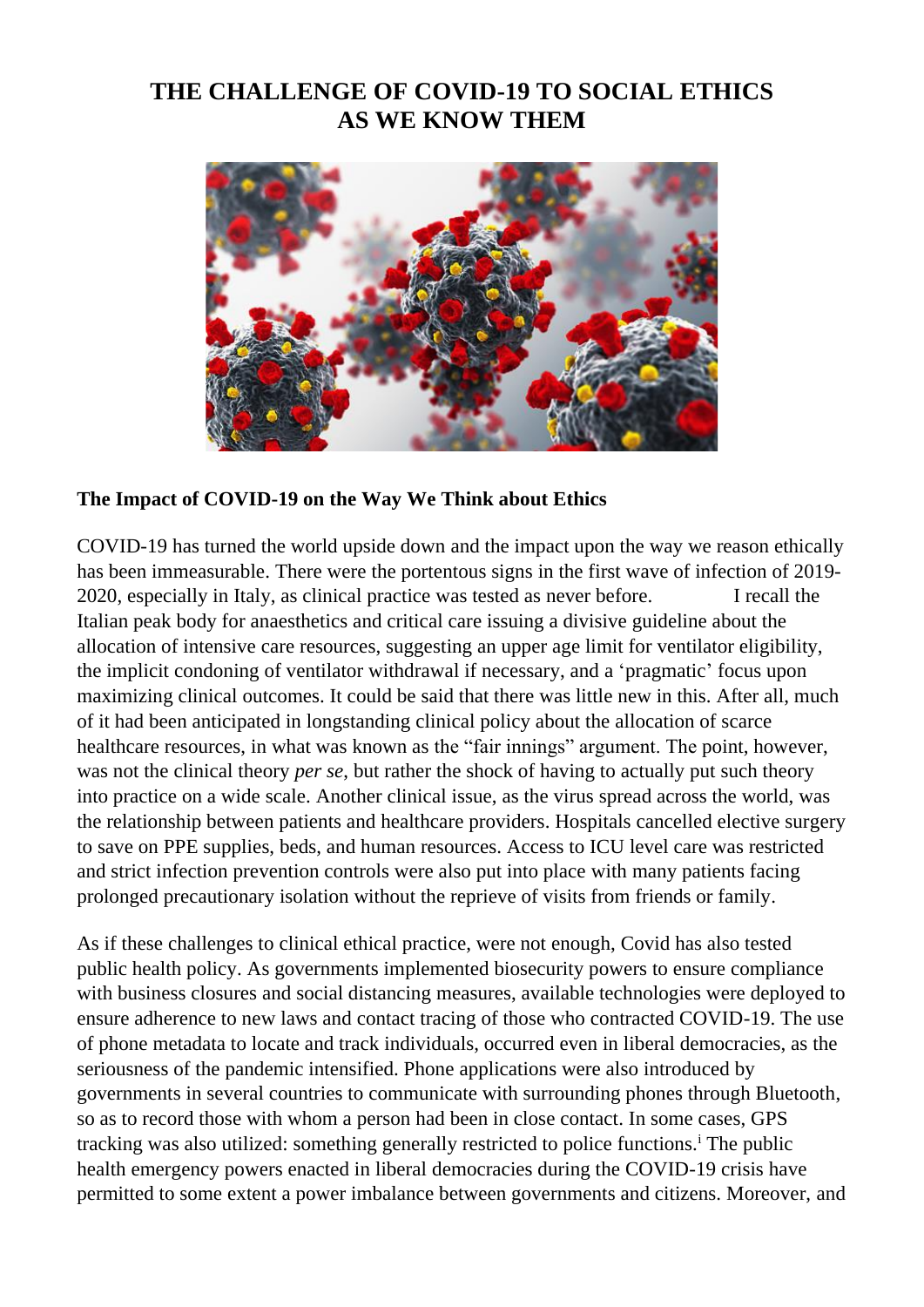most importantly, the framing of public health as a security issue, continues to allow exceptional actions to be taken, beyond what would be normally politically acceptable.<sup>ii</sup>

## **The Church's Conundrum: Inclusion and Safety**

While COVID-19 has 'set the cat among the pigeons' in the ethics of clinical practice and public health policy, the impact continues, raising new issues and challenges for many institutions, not least the church. Most recently, as countries open-up, and governments set policies which distinguish between the vaccinated and unvaccinated, denominations have made their own responses. Catholic and Anglican leaders of Sydney have been quite clear about their reservations in following public policy. The Archbishop of Sydney, Anthony Fisher OP in his message of September 9<sup>th</sup>, declared, "I would insist that 'Jesus is Lord of all, and his gospel is a gospel for all. A 'No Entry' sign at the door of the church is wholly inconsistent with the Gospel preached inside.' Race, gender, ethnicity, age, education, wealth or health status (including vaccination) must not be points of division within the Christian community or barriers to communion with Christ Jesus." The motivation for this stance, is the high view that Catholicism harbours of the Church and the centrality of the Mass as the fundamental liturgical expression of being church. Moreover, speaking broadly, as evidenced in recent statements of 'push-back' from the Polish Catholic Bishops' Conference, the Catholic Church is wary of the extension of state powers as a weakening of democracy and a slide into authoritarianism. Something we have seen as not entirely without foundation.<sup>iii</sup>

There have also been evangelical responses, such as the "Ezekiel Declaration" recently published by three pastors from Queensland, directed to the Prime Minister Scott Morrison, which states concern for those suffering mental and emotional stress from lockdowns, and which appeals to Morrison to resist the policy of vaccination passports on the basis that such a practice "risks creating an unethical two-tiered society". In spirit and mood, the declaration reflects not a high view of the Church in the Catholic sense, but a libertarian ethos with a strong inclination toward a priority for individual freedoms. More disturbingly, the document raises questions of soundness as it slides into a barely concealed 'anti-vaxxer ethos', and mistakenly implies that vaccination will be made mandatory. The declaration appears to be primarily ideological. iv



For the Uniting Church in Australia, thinking our way through the current challenge of the conundrum of the 'vaccinated-unvaccinated' as we prepare to 'open up' is confronting. Rather than seeing the issue in the singular terms of inclusion, for us, there is also the issue of safety. Robert McFarlane has succinctly explained it, "The first principle of safety for the most vulnerable implies that people

who are not fully vaccinated may need to be excluded for the safety of the vulnerable. The second principle of inclusion implies that we can't turn anyone away". Turning to an article by John Squires, 'On Vaccinations, Restrictions and Fundamentalism'<sup>vi</sup>, there is a strong defence of the priority of vaccination, and by extension mandatory vaccination, plus the need for that priority to be exercised in deciding who attends worship and who does not. Of course, within the opinion piece, the author accepts that there may be good reasons for people not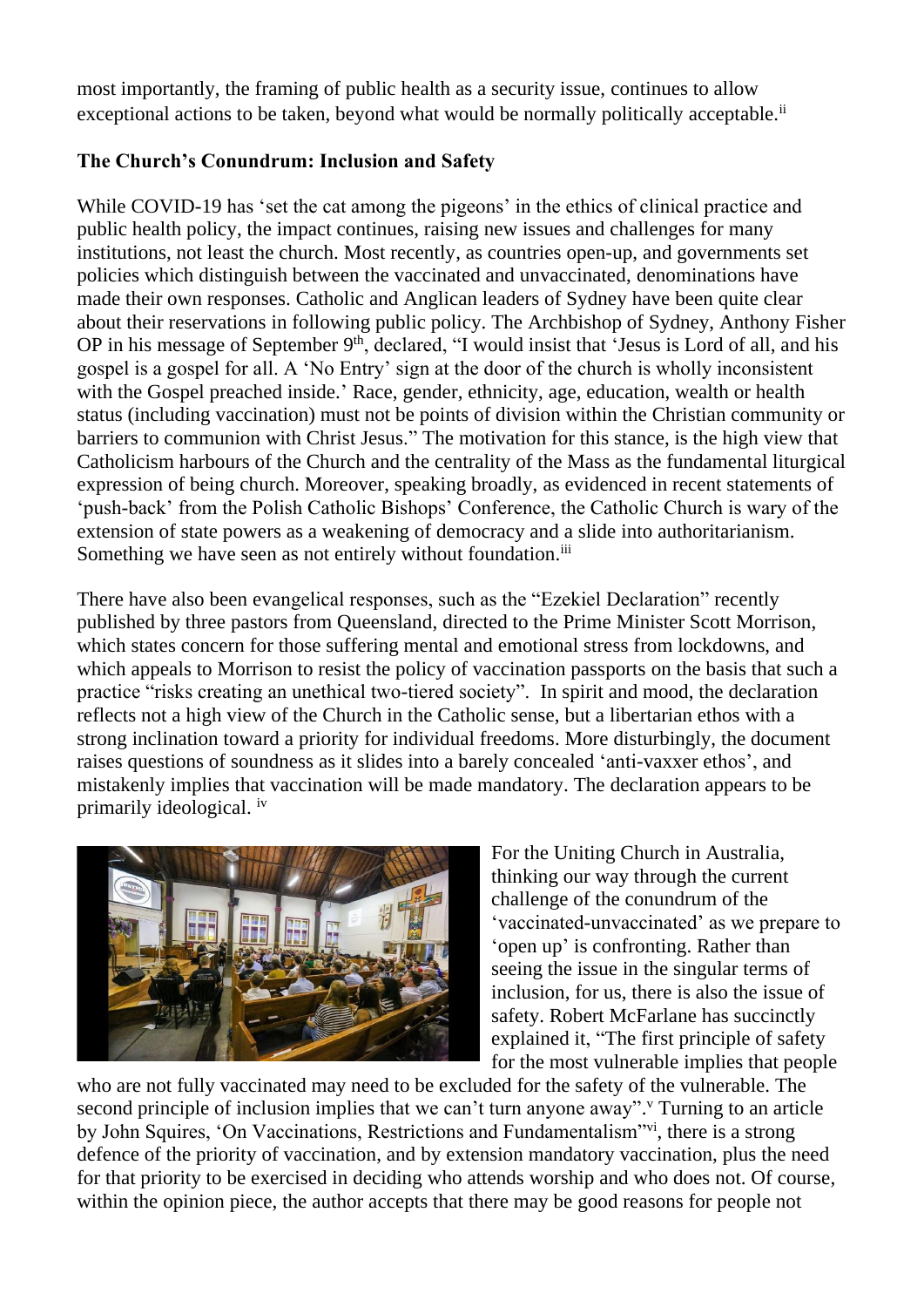being vaccinated, especially underlying health issues. He also argues for the continuation of on-line worship to serve the unvaccinated from the safety of their homes, so that the principle of inclusion can still be maintained in unison with that of safety. He concludes, "So, at the moment, I will advocate for complete adherence to government restrictions. My faith calls me to work for the common good, to care for the vulnerable, to love my neighbours, both near and far. Minimising risk of transmission as we gather is our first duty. Ministry takes place in many ways other than sitting in an enclosed space for an hour once a week!"

#### **Considering the Problem through the Lens of our Ethical Traditions**

Given the various Christian responses, which range from a priority for unrestrained inclusion of all comers to a physical place of worship, to a priority for safety, limiting physical presence at worship to the vaccinated alone, at least until the danger of COVID subsides, I think we need some help. My suggestion is to appeal to and examine the three major ethical traditions which have shaped and continue to shape the way we moderns think about ethics. My question is simply this: what would each have to say to us about this problem?

There are three traditions that I shall briefly examine: the Ethics of Duty, the Ethics of Consequence, and the Ethics of Virtue.



#### **Ethics of Duty**

The ethics of duty are not concerned with the consequences or results of actions, but rather their inherent rightness. The point is do the right thing, do it because it is the right thing to do, irrespective of the results; after all results or consequences cannot be entirely foreseen or controlled. The father of the ethics of duty was Immanuel Kant, whose august figure you can see to the left. Within the ethics of duty there are what are called categorical imperatives, one of which you would already know: "act so as to treat people never only as a means, but always as an end". There is another categorical imperative which you may not know. In it, Kant points out that you should not do something if it cannot be done by everybody. Put another way, "you ought not act according to any principle that cannot be universalized". A simple example

has to do with cheating. What a cheat wants is not that everyone else should do what they do, but that an exception should be made in their case.

Turning to the issue of the vaccinated and unvaccinated, of course people have a right to remain unvaccinated as a question of individual conscience, but it does not end there. The question must be, what if everyone were to do the same, to remain unvaccinated? Clearly the results would be catastrophic, with immeasurably more sickness, substantially more deaths, the collapse of medical systems and glaring economic damage. Moreover, communities and organizations have the duty to protect people from such a scenario. Short of mandating vaccination, the ethics of duty would tell us that it is both reasonable and necessary that a community differentiate between the vaccinated and those who choose in conscience to remain unvaccinated; and this for reasons of the community's wellbeing and safety. That said, such measures should always be taken treating people, all people – to quote Kant – as ends not just means.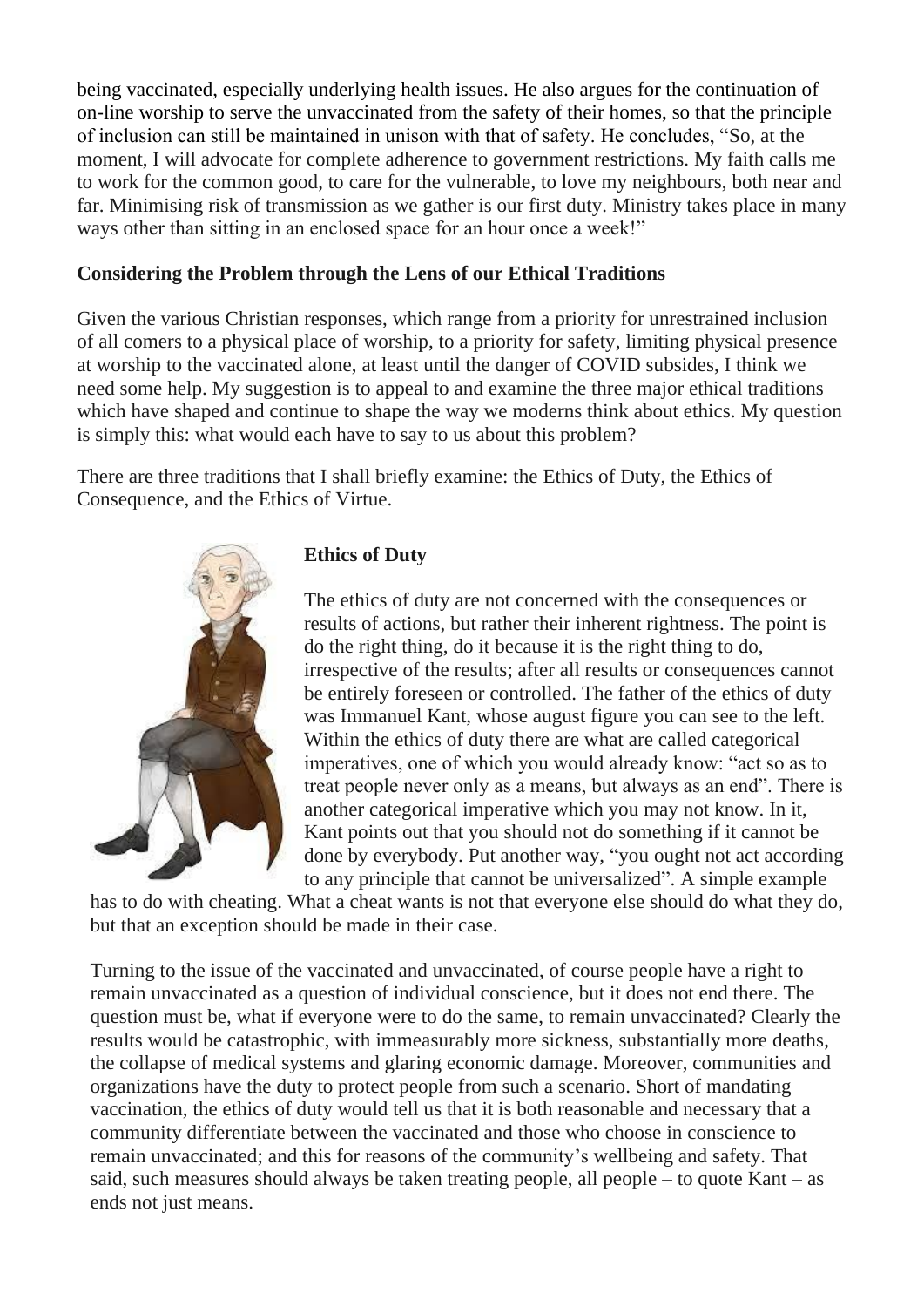

# **Ethics of Consequence**

The ethics of consequence think about ethical issues, as the name suggests, from the perspective of what results from an action. Utilitarianism, a school established and shaped by Jeremy Bentham and John Stuart Mill, the latter caricatured here, embrace this idea. Central to its understanding is that good ethical

policy should seek to maximize the good or utility in a society. Bentham and Mill explained that good as "happiness". In other words, the broader and greater the happiness, the better. This ethics that focuses upon results, correlates closely to the way Christianity thinks about ethical issues: for example, the Golden Rule – "do to others what you want them to do to you" (Matt 7:12, Luke 6:31).

As an ethics for maximizing happiness, the ethics of consequence is particularly important for thought and decision making about public welfare and social reform: pensions, benefits, health, education; fundamental dimensions of what we refer to as the common good. This idea of maximizing happiness through welfare, was significant in the post-World War II reconstruction of many societies, including the establishment of the welfare state.

In broad terms, the ethics of consequence which focus upon the welfare of a community, would support the comprehensive vaccination of a society as a means of protection for its members. On the other hand, it does not do especially well when considering the rights of minorities, simply because they are minorities. Because it focuses upon the bigger picture of collective gain, particular heed needs to be paid to what it is prone to ignore: as J.S. Mill put it "the rights of freedom of expression". This deficit serves as a warning in our current circumstances, to understand that ethical policy and practice – to be ethical – requires a committed balancing of majority rights with those of a dissenting minority. In this sense, any church practice that brusquely favours safety over inclusion, meaning the 'exclusion' of the unvaccinated, needs to be rebalanced.



## **Ethics of Virtue**

Virtue ethics is quite different to the ethics of duty or consequence in that they focus upon the individual character with the question, "what and who ought I be?" Going back to even before Aristotle – the gentleman we see to the left – virtue ethics dominated ethical thought for centuries. Thomas Aquinas was particularly important in developing a Christian ethics of virtue, in the light of his theology built

upon the shoulders of Aristotelian thought.

In recent times there has been a return to virtue ethics as a way of completing the more modern approaches of rules-based ethics of duty and situational ethics of consequence. In a sense virtue ethics offers depth in that ethics are understood as *a way of life.*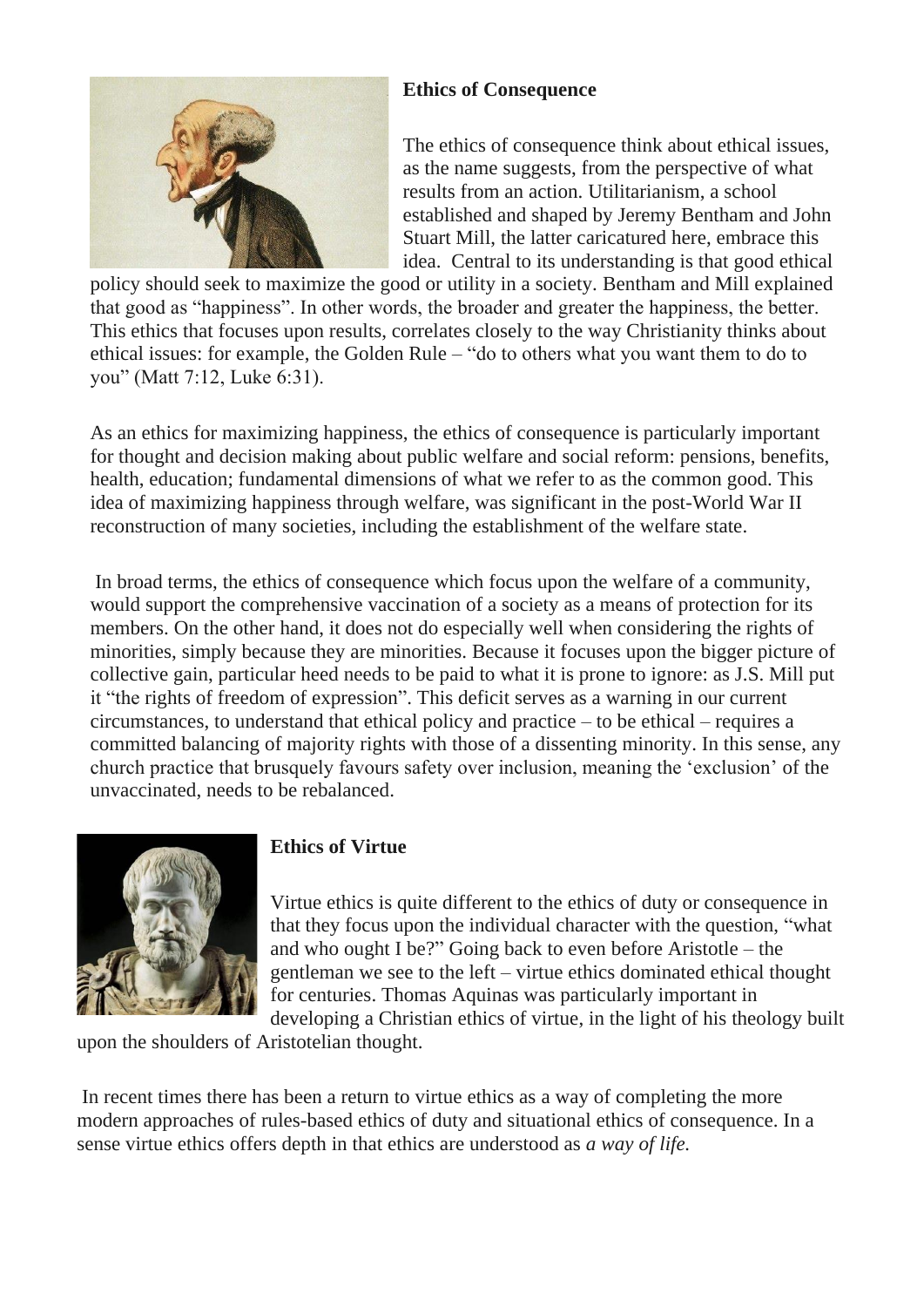Virtue ethics address two very human issues: the first, the emotions and the second, wisdom. In developing the virtues, the emotions are trained to serve the virtues, not undermine them. Likewise, in developing the virtues, practical wisdom *(phronēsis)* is cultivated, meaning that it is not sufficient to only do what a just person does, but to do it in a way that a just person does it. In other words, the emphasis lies with *the how* as much as *the what.*

Moreover, the content of the virtues changes depending upon the purpose *(telos)* that a person lives for. For the Christian, the primary virtues have been considered to be charity, patience and humility as pathways to living out the kingdom of God. For Aquinas, charity reigned supreme: "Charity is the form of all virtues".

Finally, conscience constitutes a significant aspect of virtue and the moral knowledge entailed in living virtuously. That said, the virtue tradition insists that conscience can never be lazy, for we are bound to subject our conscientiously held views to rigorous analysis.

As we consider the question of how to proceed with the challenge of giving expression to the values of inclusion and safety in our services and liturgies, the ethics of virtue would counsel us to do so aware of the priority of charity and the need for an informed conscience.

#### **Conclusions**

What is it that these ethical traditions offer to us as we find ourselves on the horns of a dilemma, caught between two noble and necessary practices: inclusivity and safety? All suggest, either explicitly or implicitly, that a good decision will likely need to include a balance of each. Unconstrained inclusivity alone, will open congregations to the possibility of infection. Safety alone, will open congregations to excluding those for whom they love and care. After all what good is safety if it cuts us off from each other? Additionally, for those who refuse vaccination in conscience, the challenge is to ensure that their conscience is well informed, not determined by ideological bias or irrational partisanship.

Of course, there are multiple ways to balance these requirements, while also being acutely mindful of the legal constructs that the state lays down. Each congregation, presbytery and synod will need to do just that, accessing and utilizing the knowledge of their specific contexts and the technologies to which they have access, keeping in mind that how we do things is every bit as critical as what we do.

Rev. Dr. Geoff Dornan, October 3rd, 2021

i In March 2020, the government of Singapore, launched a smartphone application to assist in monitoring COVID-19 by enabling public health authorities to investigate infections and limit further transmission. In May 2020 the Australian government announced it would implement similar technology.

ii Kamradt-Scott, A., & McInnes C. (2012), The Securitization of Pandemic Influenza: Framing Security and Public Policy. Global Public Health, 7, 95-110, 106.

 $\text{ii}$  Jonathon Luxmoore, Polish Archbishop criticizes anti-church Covid measures, The Tablet, August 11<sup>th</sup>, 2021.